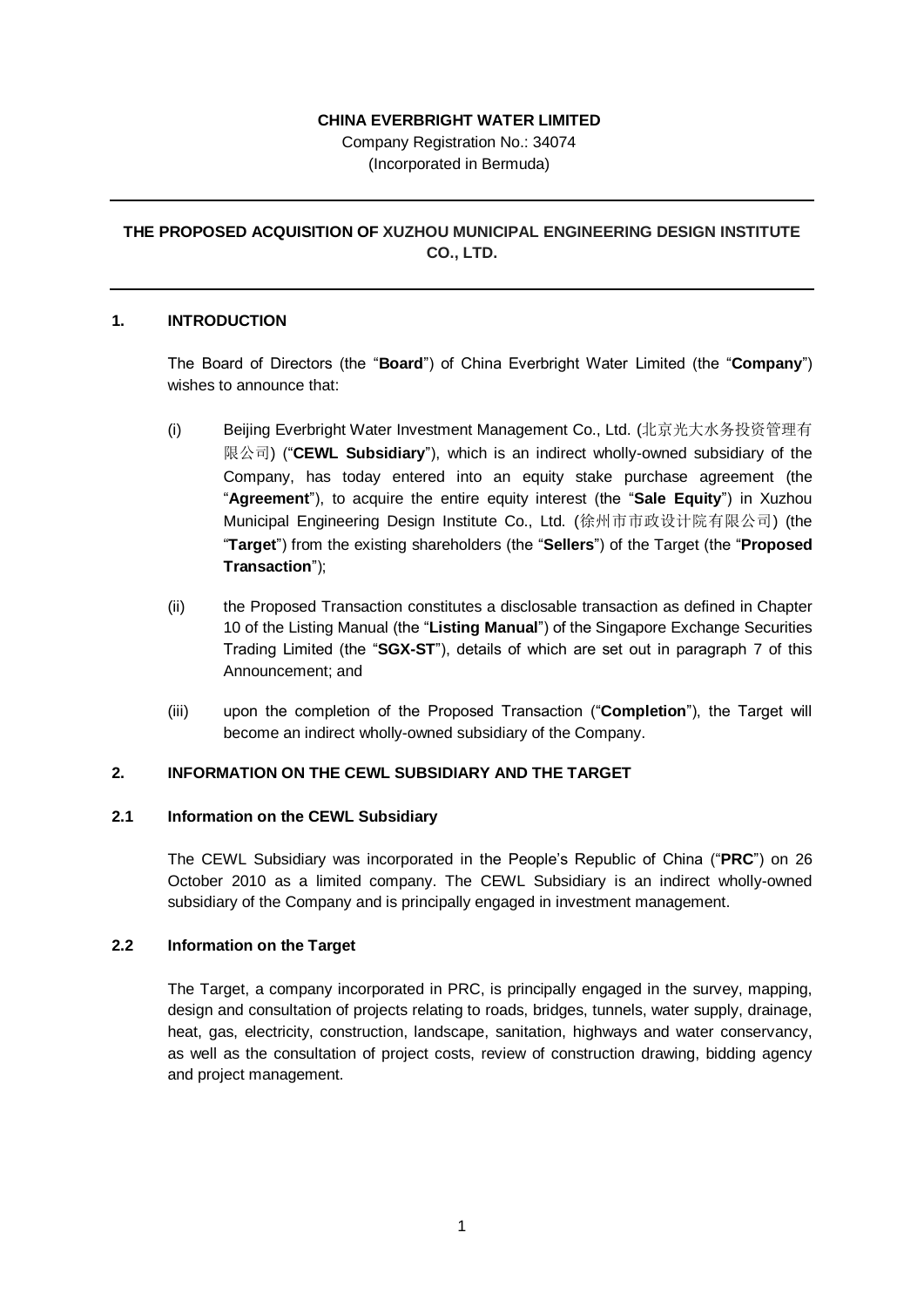### **3. PRINCIPAL TERMS OF THE AGREEMENT**

#### **3.1 Acquisition of the Sale Equity by the CEWL Subsidiary**

Under the terms of the Agreement, the Sellers shall sell, and the CEWL Subsidiary shall purchase, the Sale Equity.

#### **3.2 Consideration**

1

- **3.2.1** The sale consideration payable by the CEWL Subsidiary to the Sellers in respect of the Proposed Transaction is a fixed amount of RMB82,000,000 (equivalent to approximately HK\$101,007,600<sup>1</sup>) in cash (the "**Consideration**").
- **3.2.2** The Consideration is payable by the CEWL Subsidiary to the Sellers as follows:
	- (i) an amount equivalent to 40 per cent. of the Consideration, being RMB32,800,000 (equivalent to approximately HK\$40,403,040), is payable within 10 working days from the date of the Agreement;
	- (ii) an amount equivalent to 50 per cent. of the Consideration, being RMB41,000,000 (equivalent to approximately HK\$50,503,800), is payable within 10 working days from the registration of the transfer of the Sale Equity from the Sellers to the CEWL Subsidiary, on the basis that the Target does not undergo any material adverse change on or prior to the date of such payment; and
	- (iii) an amount equivalent to the remaining 10 per cent. of the Consideration is payable within six months from the registration of the transfer of the Sale Equity from the Sellers to the CEWL Subsidiary and within 10 working days from the completion of certain actions by the Target, including but not limited to the closure and deregistration of certain branches of the Target.
- **3.2.3** The Consideration was arrived at on a negotiated, willing-buyer willing-seller basis and after taking into account (a) the assets and operating conditions of the Target, (b) the warranties and guarantees given by the Sellers, in particular, the Performance Guarantee (as defined below) and (c) the fair market value of the Sale Equity as at 31 March 2018 based on the independent valuation (the "**Valuation**") conducted by Grant Sherman Appraisal Limited ("**Independent Valuer**"), being RMB82,001,000 (equivalent to approximately HK\$101,009,000) in amount. Please refer to paragraph [5.3](#page-7-0) for more details on the Valuation. To determine the financial conditions of the Target, the CEWL Subsidiary also appointed an independent auditor ("**Appointed Auditor**") to conduct an audit on the Target for the purposes of the Proposed Transaction. References to the audited consolidated financial statements<sup>2</sup> of the Target and its subsidiaries (collectively, the "**Target Group**", and such audited

<sup>&</sup>lt;sup>1</sup> All references to the Hong Kong Dollars equivalent of the relevant RMB amount in this Announcement is based on the exchange rate of RMB\$1 : HK\$1.2318.

 $2$  The audited consolidated financial statements of the Target Group do not include the profit and/or loss of the subsidiary and associated company which the Target will deregister and divest respectively before the Completion, as mentioned in paragraphs [3.5.1\(vii\)](#page-4-0) and [3.5.1\(viii\),](#page-4-1) but include the initial capital investment of the Target in such subsidiary and associated company.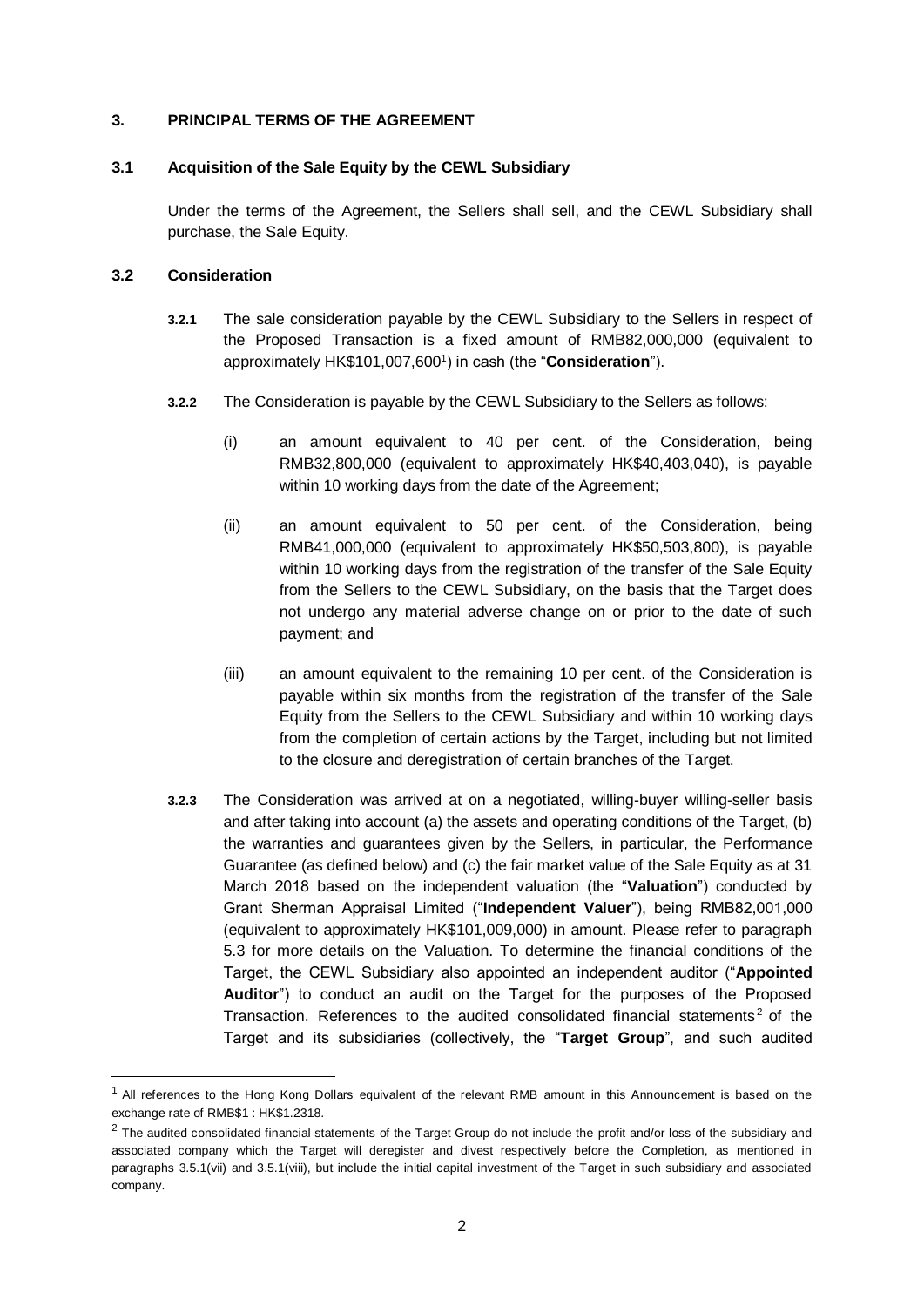consolidated financial statements, the "**Target's Audited Consolidated Financial Statements**") in this Announcement are to such audited consolidated financial statements of the Target Group produced by the Appointed Auditor for the purposes of the Proposed Transaction.

#### **3.3 Uncertain Receivables and Contingent Payment**

- **3.3.1** There are some receivables (the "**Uncertain Receivables**") of the Target, which are due and payable to the Target as at 31 March 2018 and are estimated to be approximately RMB200,000,000 (equivalent to approximately HK\$246,360,000) in amount. There is uncertainty as to whether the Uncertain Receivables can be recovered by the Target, and therefore, the CEWL Subsidiary and the Sellers intend for the benefit of the Uncertain Receivables to be retained by the Sellers, instead of the Target and the CEWL Subsidiary. Accordingly, the Uncertain Receivables (a) have not been recognised as assets of the Target in the Target's Audited Consolidated Financial Statements, (b) have not been taken into account in the Valuation and (c) have not been factored into the determination of the Consideration.
- <span id="page-2-0"></span>**3.3.2** Based on the Agreement, a contingent payment of up to RMB200,000,000 (equivalent to approximately HK\$246,360,000) may be payable by the CEWL Subsidiary to the Sellers in connection with the Uncertain Receivables ("**Contingent Payment**"). The Contingent Payment (if any) will be an amount equivalent to the amount of the Uncertain Receivables recovered by the Target during the period of five years from the Completion (the "**Uncertain Receivables Recovery Period**"), less the following:
	- (i) any costs suffered by the Target in the process of recovering any part of the Uncertain Receivables, calculated based on a formula specified in the Agreement (the "**Recovery Costs**");
	- (ii) any value-added tax and surcharges, corporate income tax and withholding personal income tax (including any fines or late payment fees, if any) payable by the Target (the "**Tax Expenses**"); and
	- (iii) any commissions or bonuses to be paid to the employees of the Target ("**Commission Expenses**"),

(collectively, the "**Deductions**").

- **3.3.3** The arrangement relating to the payment of the Contingent Payment has been incorporated into the Agreement as the Uncertain Receivables have not been factored into the determination of the Consideration. In this respect:
	- (i) based on the Agreement, it is the responsibility of the Sellers to recover the Uncertain Receivables;
	- (ii) in the event that the Target incurs any Recovery Costs, Tax Expenses and/or Commission Expenses in relation to the Uncertain Receivables, as mentioned in paragraph [3.3.2,](#page-2-0) the Target shall be compensated for such Recovery Costs, Tax Expenses and/or Commission Expenses incurred, which shall be deducted from the amount of Uncertain Receivables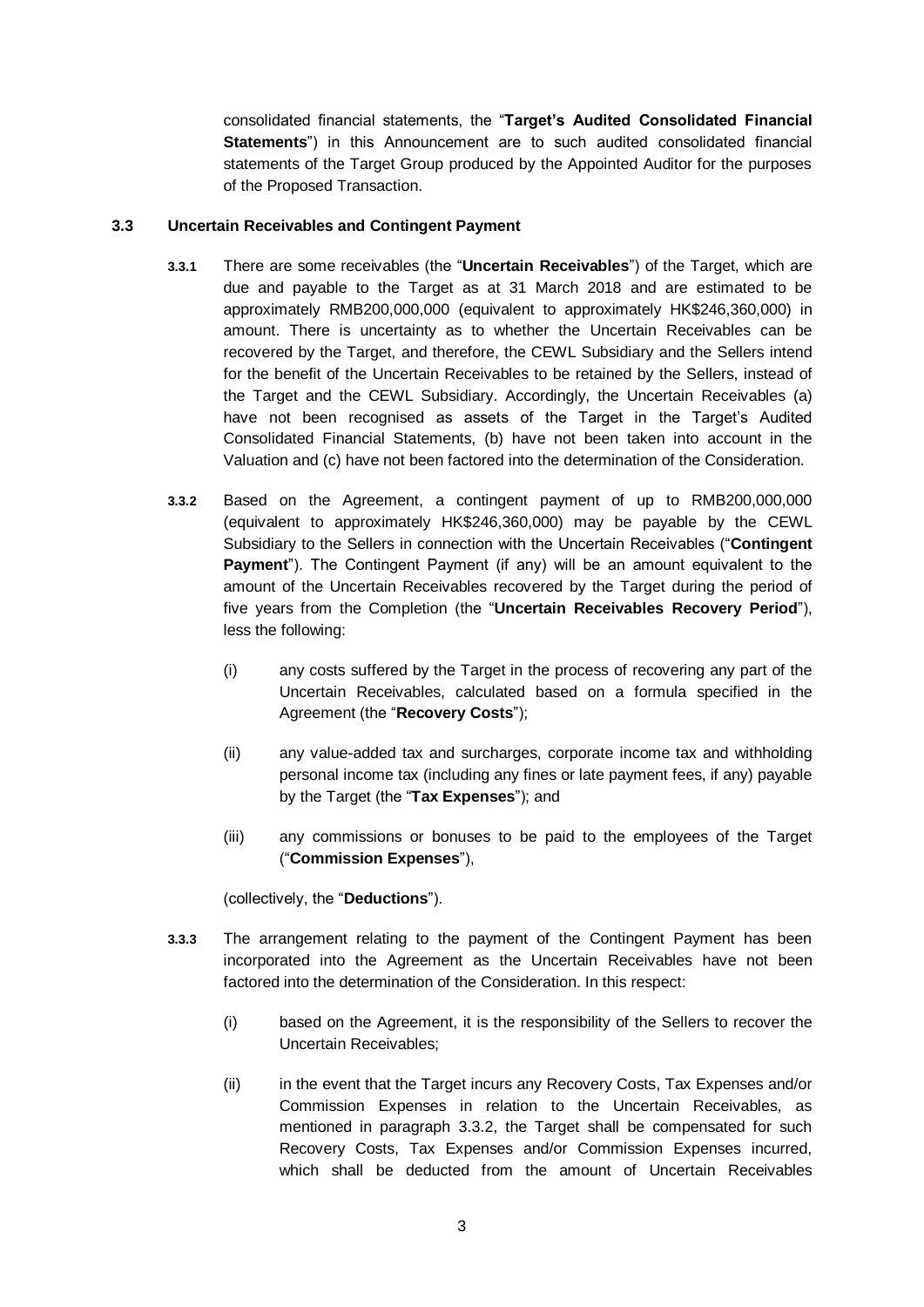recovered by the Target during the Uncertain Receivables Recovery Period; and

- (iii) following the Completion, the Uncertain Receivables will not be included in the Company's consolidated financial statements.
- **3.3.4** The amount of Uncertain Receivables is estimated to be approximately RMB200,000,000 (equivalent to approximately HK\$246,360,000) in amount. As the amount of the Contingent Payment is equivalent to the amount of Uncertain Receivables recovered by the Target during the Uncertain Receivables Recovery Period less the amount of Deductions, the Contingent Payment is expected to not exceed RMB200,000,000 (equivalent to approximately HK\$246,360,000).
- **3.3.5** The Contingent Payment is payable by the CEWL Subsidiary to the Sellers on a biannual basis, in March and October of each year during the Uncertain Receivables Recovery Period.

### **3.4 Profits and Losses during the Pre-Completion Period**

- **3.4.1** Based on the Agreement, subject to Completion taking place:
	- (i) the CEWL Subsidiary shall be entitled to the profits of the Target for the period commencing on 31 March 2018 and ending on the date of Completion (the "**Pre-Completion Period**"); and
	- (ii) the Sellers shall be liable for any losses suffered by the Target for the Pre-Completion Period and shall be obliged to pay to the Target an amount which is equivalent to such losses.

### **3.5 Conditions Precedent**

- **3.5.1** Based on the Agreement, Completion is conditional on the satisfaction or waiver by the CEWL Subsidiary of the following conditions:
	- (i) the representations, warranties and guarantees given by the Sellers and the Target in the Agreement are true, accurate and complete as at the date of the Agreement and the date of Completion;
	- (ii) as at 31 March 2018, based on the Target's Audited Consolidated Financial Statements, the net asset value of the Target is not lower than RMB22,190,000 and the Sellers warrant that such net asset value is, amongst other things, true and effective;
	- (iii) there have been no changes to the real property, land, business qualifications of the Target and in the event that the audited net asset value of the Target on Completion is lower than RMB22,190,000, the Sellers shall make good the deficit amount;
	- (iv) the Target and the Sellers have obtained all internal approvals (including but not limited to shareholders' and/or directors' approvals and waivers of preemption rights by other shareholders of the Target) and all approvals from the government of the PRC, required for the matters contemplated under the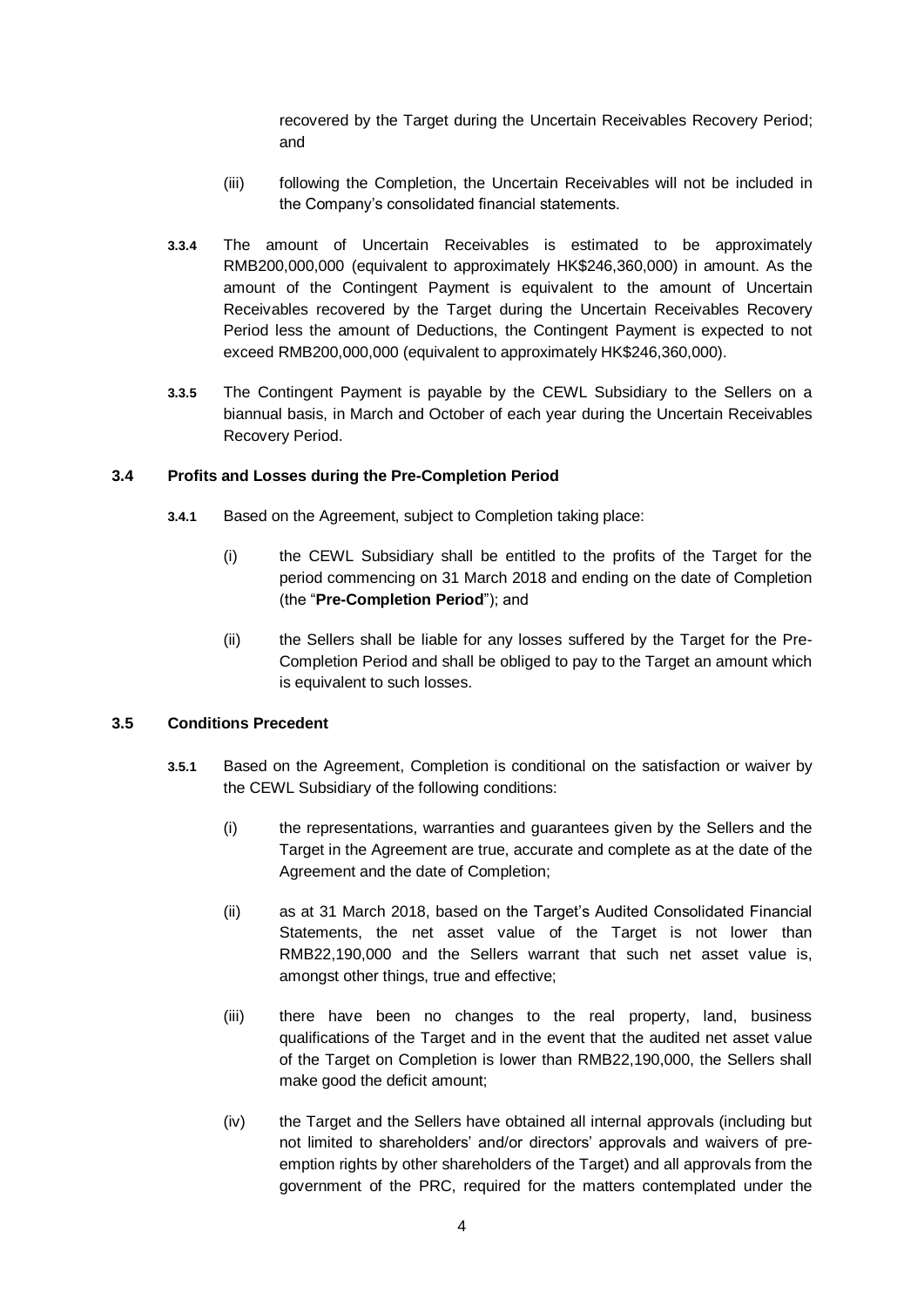Agreement and other related definitive agreements;

- (v) the specified key employees of the Target have each entered into a specified form of employment agreement with the Target for a term of two years from the date of the Agreement, prior to the Completion;
- (vi) there has been no material adverse change to the assets, operations and management of the Target during the period between the date of the Agreement and the date of Completion;
- <span id="page-4-0"></span>(vii) the Sellers have procured that the Target completed all procedures relating to the deregistration of a certain subsidiary of the Target, prior to Completion;
- <span id="page-4-1"></span>(viii) the Sellers have procured that the Target has completed the divestment of its entire equity interest in a certain associated company of the Target and received the sale consideration in relation thereto, prior to Completion;
- (ix) the Sellers have commenced and implemented the procedures relating to the liquidation and deregistration of certain branches of the Target prior to Completion;
- (x) the Sellers have confirmed that all bonuses and commissions payable by the Target to its employees for the period up to 31 March 2018 have been distributed to the employees of the Target and have completed a proposal relating to the distribution of the bonuses and commissions relating to the collection of the Uncertain Receivables, prior to Completion;
- (xi) the Sellers and the Target have satisfied and complied with all agreements, commitments, obligations required to be satisfied or complied with prior to Completion under the Agreement and there has been no material breach of this Agreement; and
- (xii) there have been no prohibitions, or related laws or regulations in effect which may prohibit or restrict any party from fulfilling the transactions contemplated under the Agreement,

(each, a "**Condition Precedent**").

- **3.6 Long Stop Date.** The Conditions Precedent shall be satisfied or waived on or before 30 June 2018 (the "**Long Stop Date**").
- **3.7 Completion.** Completion will take place within three days following the satisfaction or waiver of all the Conditions Precedent.

### **3.8 Receivables Recovery Guarantee and Performance Guarantee**

- **3.8.1** Based on the Agreement, the Sellers have given the following guarantees to the CEWL Subsidiary:
	- (i) the Target shall recover on or prior to 28 February 2021, all the receivables recognised in the Target's Audited Consolidated Financial Statements as at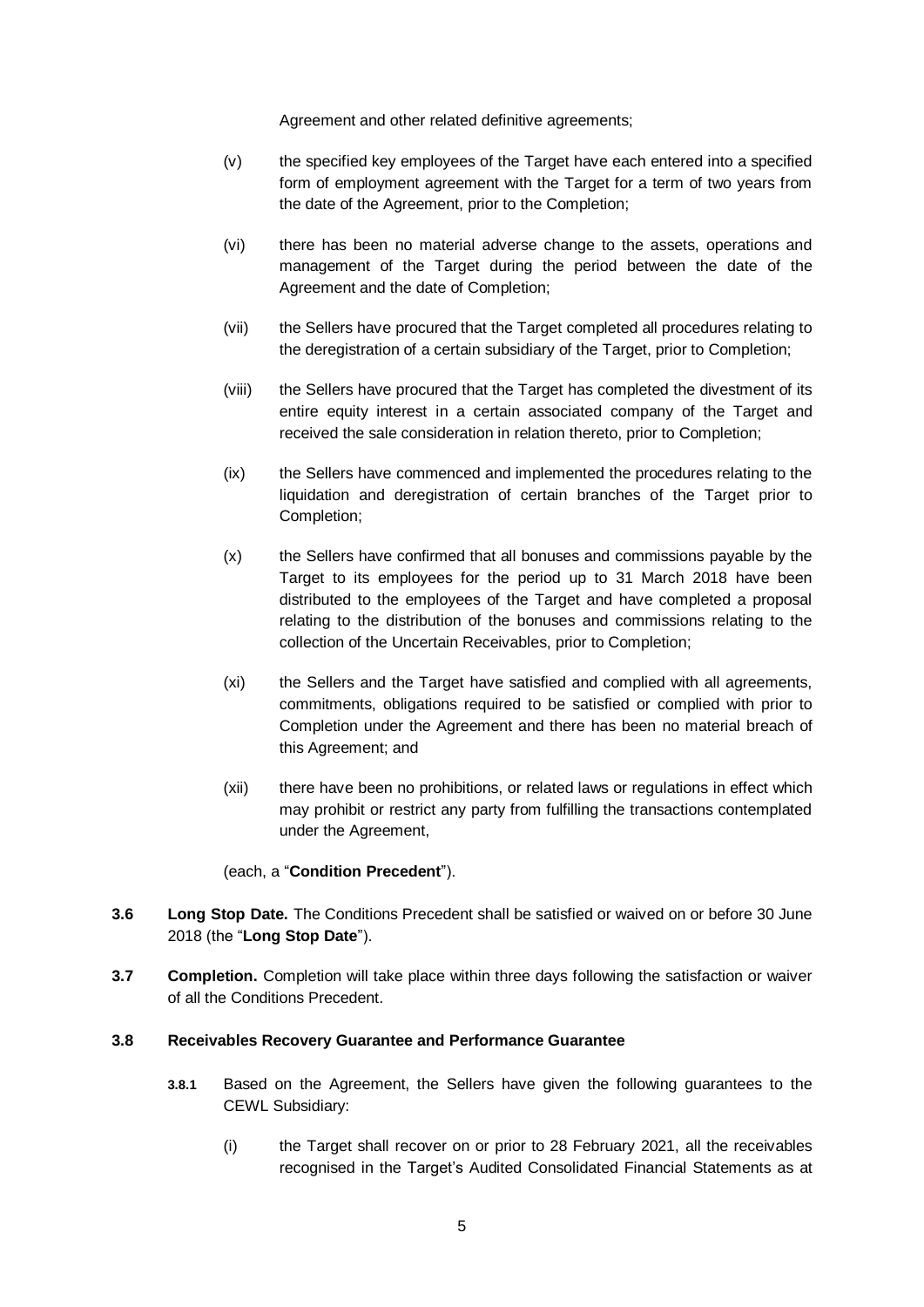31 March 2018 (being approximately RMB17,612,000 (equivalent to approximately HK\$21,694,000) in amount) (the "**Guaranteed Receivables**"), provided that the Target shall recover an amount equivalent to 80 per cent. of such receivables within two vears from the date of the Agreement (the recovery guarantee of all the Guaranteed Receivables, the "**Receivables Recovery Guarantee**").

For the avoidance of doubt, the Guaranteed Receivables are separate and distinct from the Uncertain Receivables. As there is a high probability that the Guaranteed Receivables will be recovered by the Target within a reasonable period, the Guaranteed Receivables have been recognised in the Target's Audited Consolidated Financial Statements and have been factored in the determination of the Consideration; and

- (ii) the Target shall enter into business contracts of an aggregate value of not less than RMB55,000,000 for each calendar year during the period from 2018 to 2020, such that the aggregate value of all business contracts entered into by the Target during such period shall be not less than RMB165,000,000 (the "**Performance Guarantee**").
- **3.8.2** In respect of the Receivables Recovery Guarantee, to the extent that the Target is unable to recover any part of the Guaranteed Receivables pursuant to such Receivables Recovery Guarantee:
	- (i) the deficit amount shall be set off against any Contingent Payment which has not yet been paid by the CEWL Subsidiary to the Sellers; and
	- (ii) in the event that there is no amount payable to the Sellers against which such deficit amount can be set off, the CEWL Subsidiary is entitled to require the Sellers to return to the CEWL Subsidiary an amount equivalent to such deficit amount in cash.
- **3.8.3** In respect of the Performance Guarantee, to the extent that the Target is unable to enter into business contracts of the requisite aggregate value for (i) any of the calendar year 2018, 2019 or 2020 and/or (ii) the entire period from 2018 to 2020, the Sellers shall compensate the CEWL Subsidiary certain specified amounts calculated based on the relevant formula specified in the Agreement, depending on the amount of deficit.

### **3.9 Termination Events and Liquidated Damages**

- **3.9.1** Under the Agreement, the CEWL Subsidiary or the Sellers are entitled to unilaterally terminate the Agreement by way of notice in writing, upon the occurrence of one or more of the following events:
	- (i) the termination, revocation, invalidation of the Agreement, or the inability of the parties to perform the principal provisions of the Agreement such that there is a serious effect on the commercial purposes of the CEWL Subsidiary or the Sellers in entering into the Agreement, as a result of any objections raised by the government authorities or securities registration and dealing authorities as to the content and/or performance of the Agreement;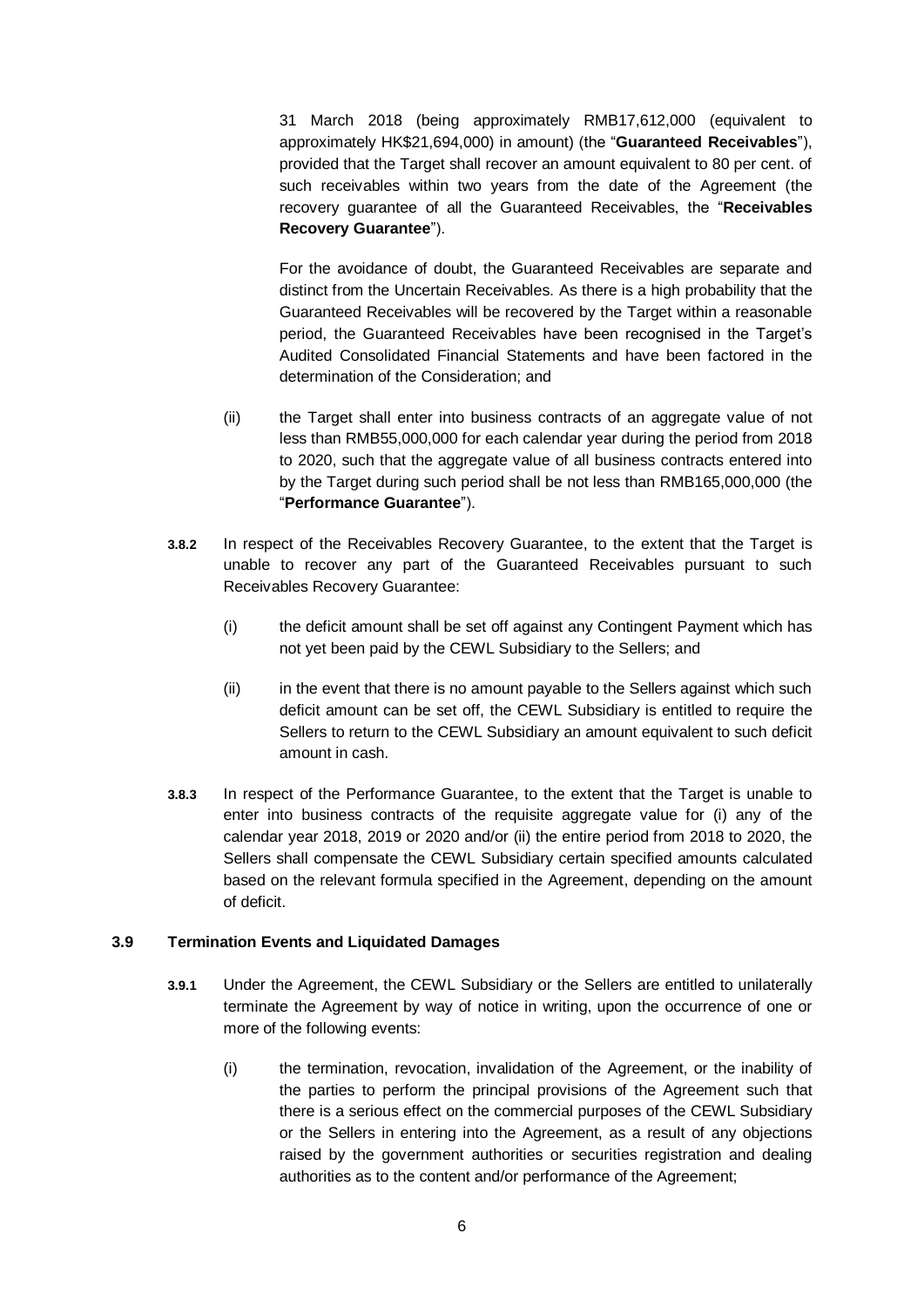- (ii) any competent government authority expresses its disagreement to any part of the Agreement and such part of the Agreement has a significant effect on the Proposed Transaction;
- (iii) any changes to the laws and regulations which are relevant to the Agreement, such that the main content of the Agreement becomes illegal, or the introduction of any governmental policies or issuance of any governmental orders, such that any party to the Agreement is unable to fulfil the main obligations under the Agreement; and
- (iv) any material breach by the CEWL Subsidiary or the Sellers, such that Completion cannot take place or that there is a serious effect on the commercial purposes of the CEWL Subsidiary or the Sellers in entering into the Agreement.
- **3.9.2** Further, based on the Agreement, the CEWL Subsidiary and the Sellers are entitled to terminate the Agreement in writing by mutual agreement prior to the Completion.
- **3.9.3** Based on the Agreement, the CEWL Subsidiary is entitled to terminate the Agreement, upon the occurrence of one or more of the following events:
	- (i) any Seller does not fulfil its obligations in relation to the transfer of the Sale Equity to the CEWL Subsidiary or does not do so in a timely manner for any reason whatsoever, given that the purpose of the Agreement is to enable the CEWL Subsidiary to acquire all the Sale Equity; and
	- (ii) the Sellers do not disclose, in accordance with the requirements of the CEWL Subsidiary, to, or deliberately conceal from, the CEWL Subsidiary any laws, regulations or rules relevant to the Target which has a material adverse effect on the Target. Further, in such event, the CEWL Subsidiary is entitled to require the Sellers to pay to it liquidated damages of an amount equivalent to 10 per cent. of the Consideration (the "**Liquidated Damages**") and, in the event that the Liquidated Damages is insufficient to compensate the CEWL Subsidiary for its losses suffered, require the Sellers to pay to the CEWL Subsidiary such additional amounts as may be necessary to compensate the CEWL Subsidiary for such losses suffered.
- **3.9.4** Based on the Agreement, in the event that either the CEWL Subsidiary or the Sellers (a) are in breach of their representations, warranties or guarantees or (b) terminate the Agreement without reason (such party, the "**Defaulting Party**"), the other party (the "**Non-Defaulting Party**") is entitled to:
	- (i) terminate the Agreement; and
	- (ii) require the Defaulting Party to pay to the Non-Defaulting Party the Liquidated Damages and, in the event that the Liquidated Damages is insufficient to compensate the Non-Defaulting Party for its losses suffered, require the Defaulting Party to pay to the Non-Defaulting Party such additional amounts as may be necessary to compensate the Non-Defaulting Party for such losses suffered.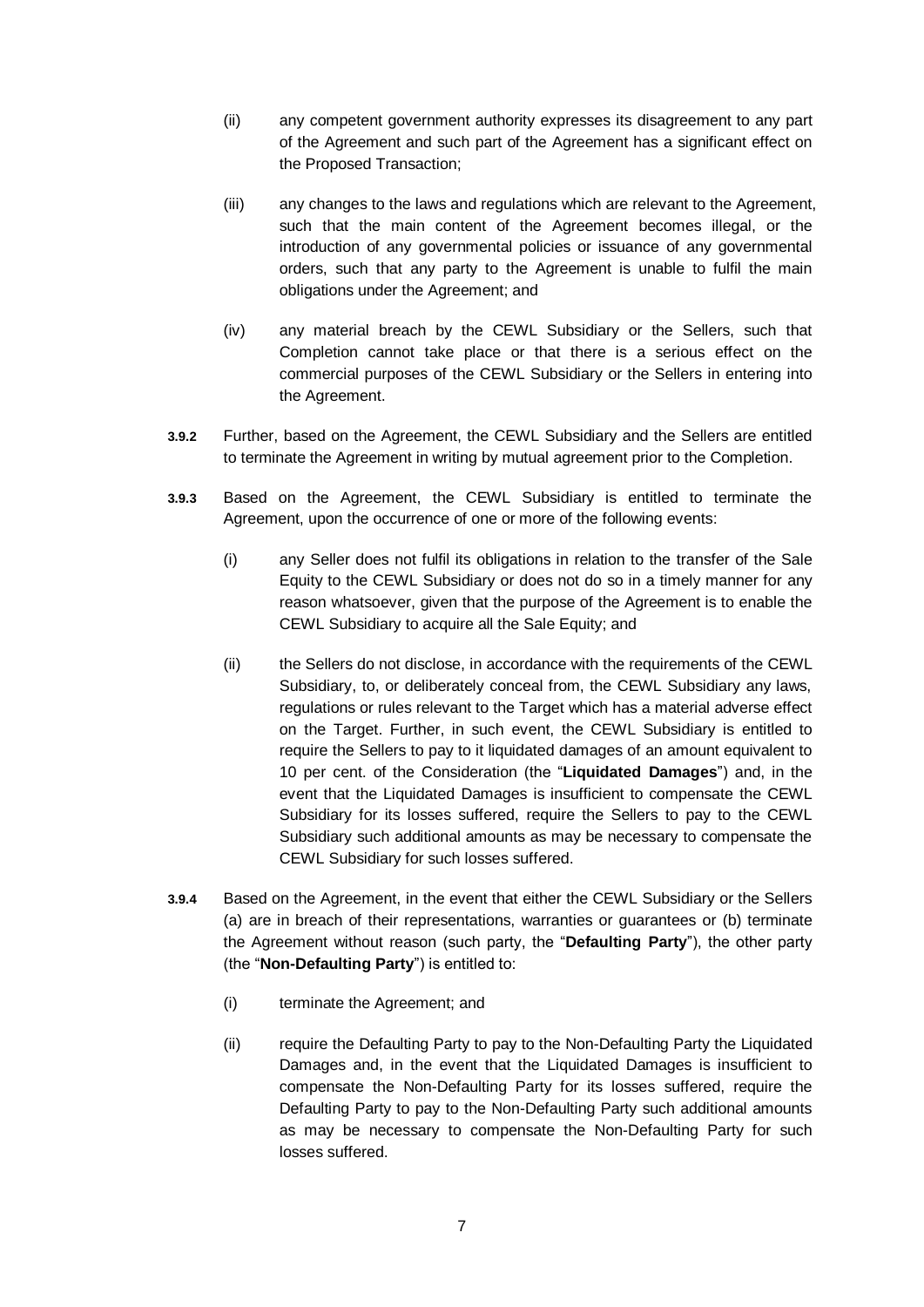### **4. RATIONALE FOR THE PROPOSED TRANSACTION**

#### **4.1 Rationale for the Proposed Transaction**

- **4.1.1** The Target Company has a number of important qualifications, including but not limited to multiple grade-A qualifications for the municipal sector, grade-A qualification for the construction sector and grade-A qualification for engineering consultation.
- **4.1.2** The Proposed Transaction will complement the Company's capabilities in the field of municipal engineering design, enhance the efficiency of the Company's engineering design works and reduce the relevant costs, and enable the Company to undertake design projects relating to environmental water services to create a new source of profit growth.

#### **5. FINANCIAL INFORMATION**

- **5.1 Book Value.** Based on the Target's Audited Consolidated Financial Statements for the quarter ended 31 March 2018, the book value of the Sale Equity is approximately RMB22,353,000 (equivalent to approximately HK\$27,535,000).
- **5.2 Net Tangible Asset ("NTA") Value.** Based on the Target's Audited Consolidated Financial Statements for the quarter ended 31 March 2018, the NTA value attributable to the Sale Equity as at 31 March 2018 is approximately RMB22,275,000 (equivalent to approximately HK\$27,439,000).
- <span id="page-7-0"></span>**5.3 Valuation.** The CEWL Subsidiary appointed the Independent Valuer to appraise the fair market value of the Sale Equity as at 31 March 2018. Pursuant to a report dated 8 June 2018 issued by the Independent Valuer and prepared on the basis of the income approach methodology (the "**Valuation Report**"), the fair market value of the Sale Equity as at 31 March 2018 is RMB82,001,000 (equivalent to approximately HK\$101,009,000)**.**
- **5.4 Net Profits.** Based on the Target's Audited Consolidated Financial Statements for the quarter ended 31 March 2018, the net profits attributable to the Sale Equity is approximately RMB379,000 (equivalent to approximately HK\$467,000).
- **5.5 Source of Funds.** The acquisition of the Sale Equity by the CEWL Subsidiary will be funded through a combination of internal cash resources and external borrowings.

### **6. FINANCIAL EFFECTS**

#### **6.1 Bases and Assumptions**

The financial effects have been prepared based on the audited consolidated financial statements of the Company and its subsidiaries (the "**CEWL Group**") for the financial year ended 31 December 2017 ("**FY2017**"), being the most recently completed financial year for which financial statements are publicly available as at the date of this Announcement. The financial effects are for illustrative purposes only and are neither indicative of the actual financial effects of the Proposed Transaction on the NTA per ordinary share in the capital of the Company (each, a "**Share**") and earnings per Share ("**EPS**"), nor do they represent the actual financial position and/or results of the CEWL Group immediately after the Proposed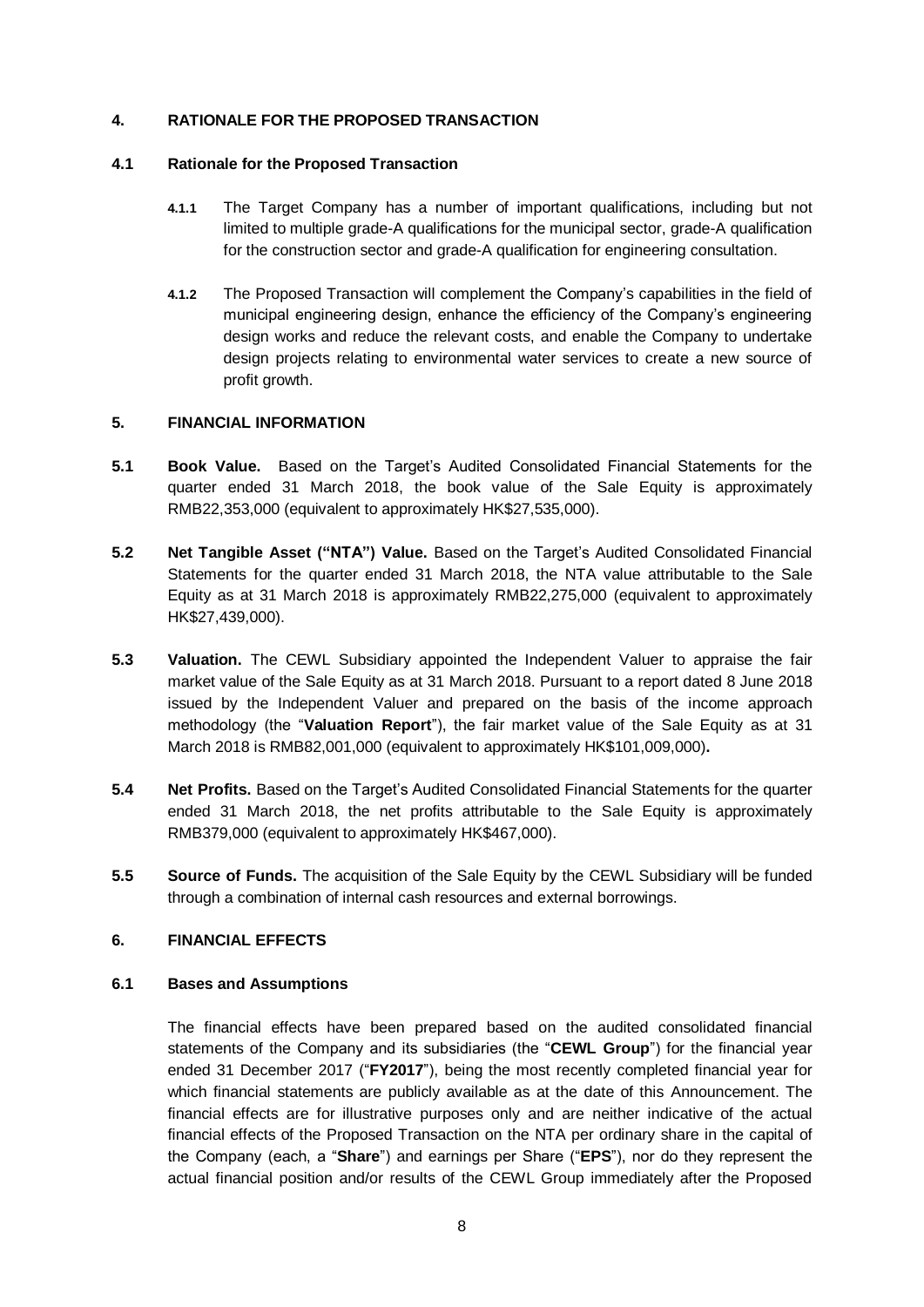Transaction. In addition, the financial effects have also been provided based on, *inter alia*, the following assumptions:

- (i) the CEWL Subsidiary acquires all the Sale Equity at the same time; and
- (ii) the financial information of the Target Group does not include the profit and/or loss of the subsidiary and associated company which the Target will deregister and divest respectively before the Completion, as mentioned in paragraphs 3.5.1(vii) and 3.5.1(viii), but include the initial capital investment of the Target in such subsidiary and associated company.

## **6.2 NTA**

For illustrative purposes only and assuming the Proposed Transaction had been completed on 31 December 2017, being the end of the most recently completed financial year of the CEWL Group, the pro forma financial effects on the consolidated NTA of the CEWL Group for FY2017 are as follows:

|                         | <b>Before the Proposed</b><br><b>Transaction</b> | <b>After the Proposed</b><br><b>Transaction</b> |  |
|-------------------------|--------------------------------------------------|-------------------------------------------------|--|
| NTA (HK\$ '000)         | 7,266,931                                        | 7,294,283                                       |  |
| Number of issued Shares | 2,625,641,871                                    | 2,625,641,871                                   |  |
| NTA per Share (HK\$)    | 2.77                                             | 2.78                                            |  |

### **6.3 EPS**

For illustrative purposes only and assuming the Proposed Transaction had been completed on 1 January 2017, being the beginning of the most recently completed financial year of the CEWL Group, the pro forma financial effects on the EPS of the CEWL Group for FY2017 are as follows:

|                                                                                                           | <b>Before the Proposed</b><br><b>Transaction</b> | <b>After the Proposed</b><br><b>Transaction</b> |  |
|-----------------------------------------------------------------------------------------------------------|--------------------------------------------------|-------------------------------------------------|--|
| <b>Net</b><br>profit<br>attributable<br>to<br>shareholders of the Company<br>("Shareholders") (HK\$ '000) | 513,356                                          | 518,418                                         |  |
| Weighted average number of<br>issued Shares                                                               | 2,618,227,554                                    | 2,618,227,554                                   |  |
| EPS (HK\$)                                                                                                | 0.196                                            | 0.198                                           |  |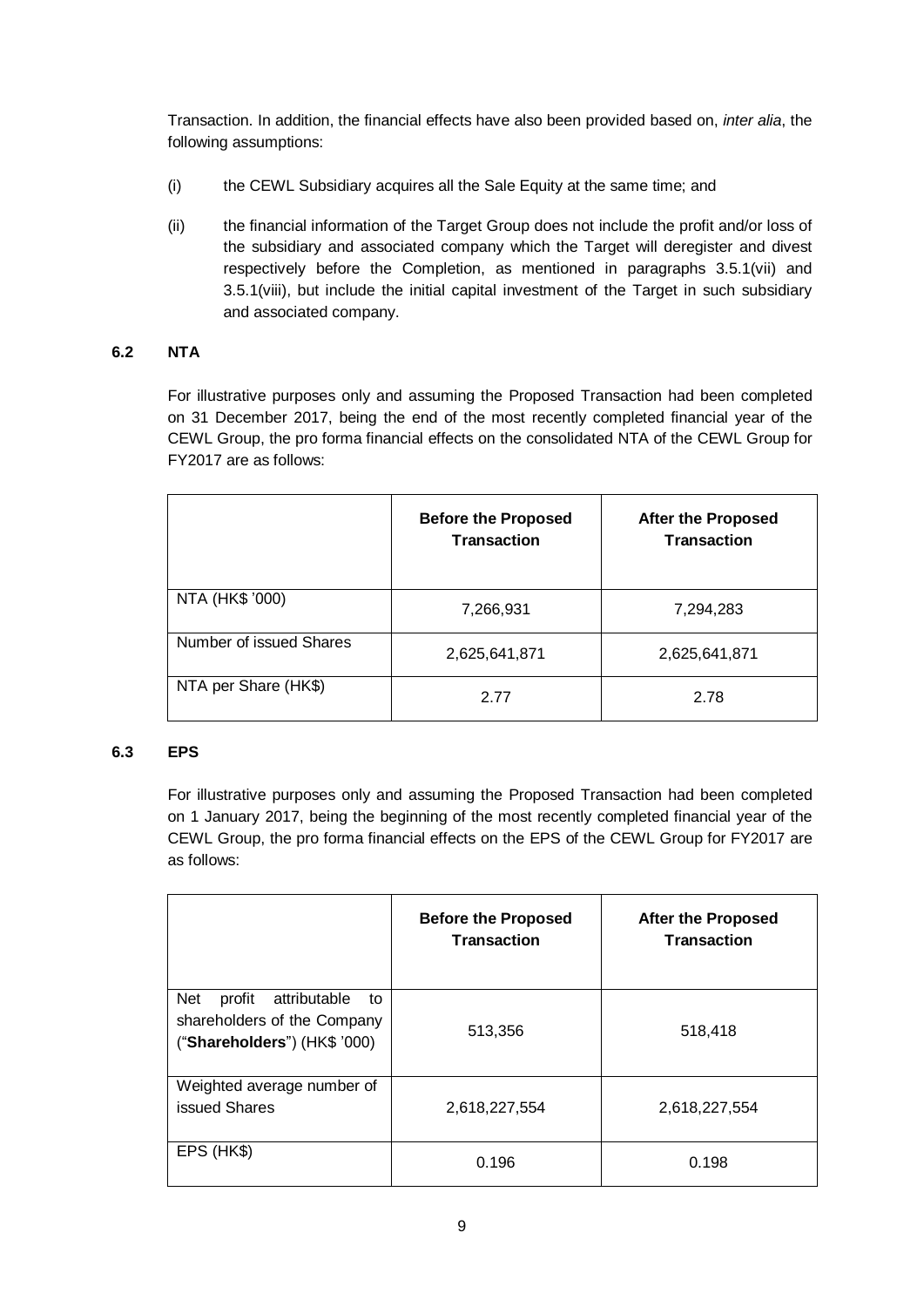### **6.4 Share Capital**

The Proposed Transaction will not have any impact on the issued and paid-up share capital of the Company.

### <span id="page-9-0"></span>**7. DISCLOSEABLE TRANSACTION**

### **7.1 Chapter 10 of the Listing Manual**

Chapter 10 of the Listing Manual governs the continuing listing obligations of listed companies in respect of acquisitions and disposals. The relative figures of the Proposed Transaction computed on the applicable bases as set out in Rule 1006 of the Listing Manual are as follows:

| <b>Rule</b><br>1006 | <b>Bases</b>                                                                                                                                                                                                                         | <b>Relative Figures</b><br>$(\% )$ |
|---------------------|--------------------------------------------------------------------------------------------------------------------------------------------------------------------------------------------------------------------------------------|------------------------------------|
| (a)                 | Net asset value of the assets to be disposed of, compared<br>with the CEWL Group's net asset value                                                                                                                                   | Not applicable                     |
| (b)                 | profits/(losses) attributable to the Sale<br>Net<br>Equity,<br>compared with the CEWL Group's net profits <sup>(1)</sup>                                                                                                             | 0.17                               |
| (c)                 | The aggregate value of the consideration payable for the<br>Sale Equity <sup>(2)</sup> , compared with the Company's market<br>capitalisation based on the total number of issued shares<br>excluding treasury shares <sup>(3)</sup> | 5.56                               |
| (d)                 | The number of equity securities issued by the Company as<br>consideration for the Proposed Transaction, compared with<br>the number of equity securities previously in issue                                                         | Not applicable                     |

#### **Notes:**

(1) Under Rule 1002(3)(b) of the Listing Manual, "net profits" is defined as profit or loss before income tax, minority interest and extraordinary items.

Based on the Target's Audited Consolidated Financial Statements for the quarter ended 31 March 2018, the net profits before income tax, minority interests and extraordinary items attributable to the Sale Equity is approximately RMB379,000 (equivalent to approximately HK\$467,000). Based on the unaudited consolidated financial statements of the CEWL Group for the first quarter ended 31 March 2018 ("**1QFY2018**"), the CEWL Group's net profits before income tax, minority interests and extraordinary items for 1QFY2018 is approximately HK\$280,247,000.

<sup>(2)</sup> Based on the aggregate of (i) the Consideration, being RMB82,000,000 (equivalent to approximately HK\$101,007,600) in amount and (ii) the maximum amount of the Contingent Payment, being RMB200,000,000 (equivalent to approximately HK\$246,360,000) in amount.